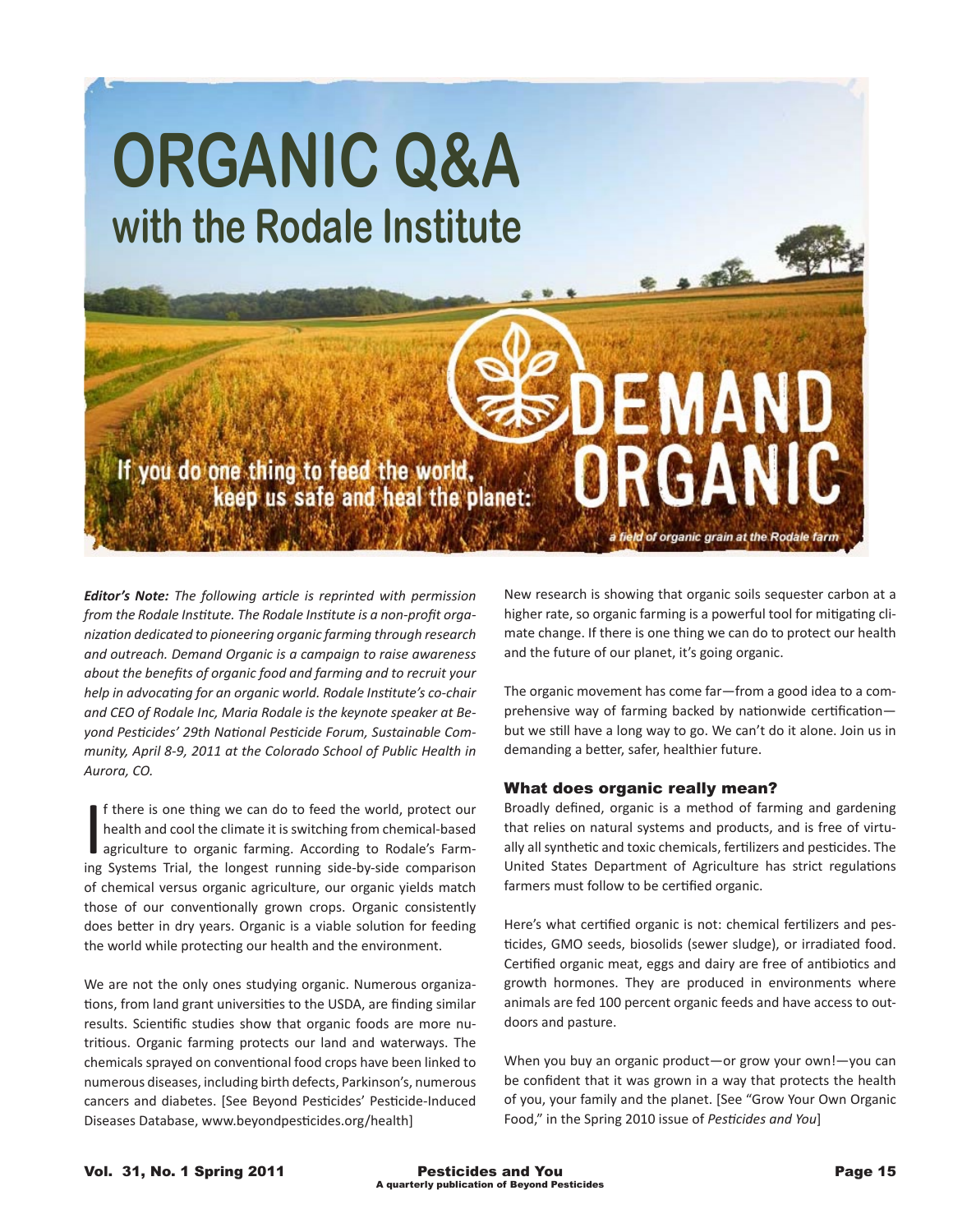# What's better, organic or local?

These food movements stem from the same hopes: to give consumers the freshest, most nutritious foods that directly support family farmers and local economies.

Buying local provides an opportunity to know your farmers and see their practices first hand—many do grow by organic methods and aren't certified, but some do not. When buying food not raised in your region, USDA organic certification is a sound way to be assured of growing practices.

Choose organic if you want to reduce farmer and consumer exposure to toxic chemicals and negative effects on the environment and wildlife. The more local the organic purchase, the more you will support the economy and natural systems (land, air, water, biodiversity) where you live. Local can be good, but organic is great and local organic is the ideal.

## Can organic farming feed the world?

YES! Organic farming can feed the world and it's our best option for providing healthy food for everyone while improving the environment. Organic farming also improves the quality of life for people, particularly in developing countries. Despite all the resources and trade advantages given to chemical based agriculture, the United Nations estimates that about one billion people are malnourished or starving in today's world.

When political and economic powers choose to make feeding people—and not just producing crops—a priority, organic systems have many advantages. For example, organic systems:

- Increase soil quality, water retention and crop nutrition;
- Use composts and reuse seeds so farmers have fewer expens-

# United Nations: Organic Farming Can Feed Africa

Organic farming can feed Africa and bring higher incomes to poor, rural farmers, according to a United Nations report focusing on food security and sustainability issues. The report, compiled by the UN Conference on Trade and Development (UNCTAD) and the UN Environmental Programme (UNEP), contradicts a popular myth that organic-farming methods can't produce enough food to feed the world.

Much of the study data comes from East Africa, where an organic-agriculture project was put into place in 2004. Organic and near-organic crop yields in the 24 countries studied increased by 116% since the start of the project. In 11 of 13 cases, food production rose—and sometimes doubled when farmers switched from chemical methods to more sustainable, organic growing methods. The report's authors argue this will feed millions more and bring much more food security to the continent.

es each planting season;

Re-integrate crops and livestock in ways that help the plants and animals to do better;

Expand employment opportunities in growing, processing and marketing; and,

 $\blacksquare$  Encourage diversity by expanding the number of crops grown on each farm, so that if one crop has a bad season, no one will go hungry.



Initiated in 1981, the Rodale Institute Farming Systems Trial is the longest-running side-by-side comparison of organic and conventional farming systems in the US, and one of the oldest in the world.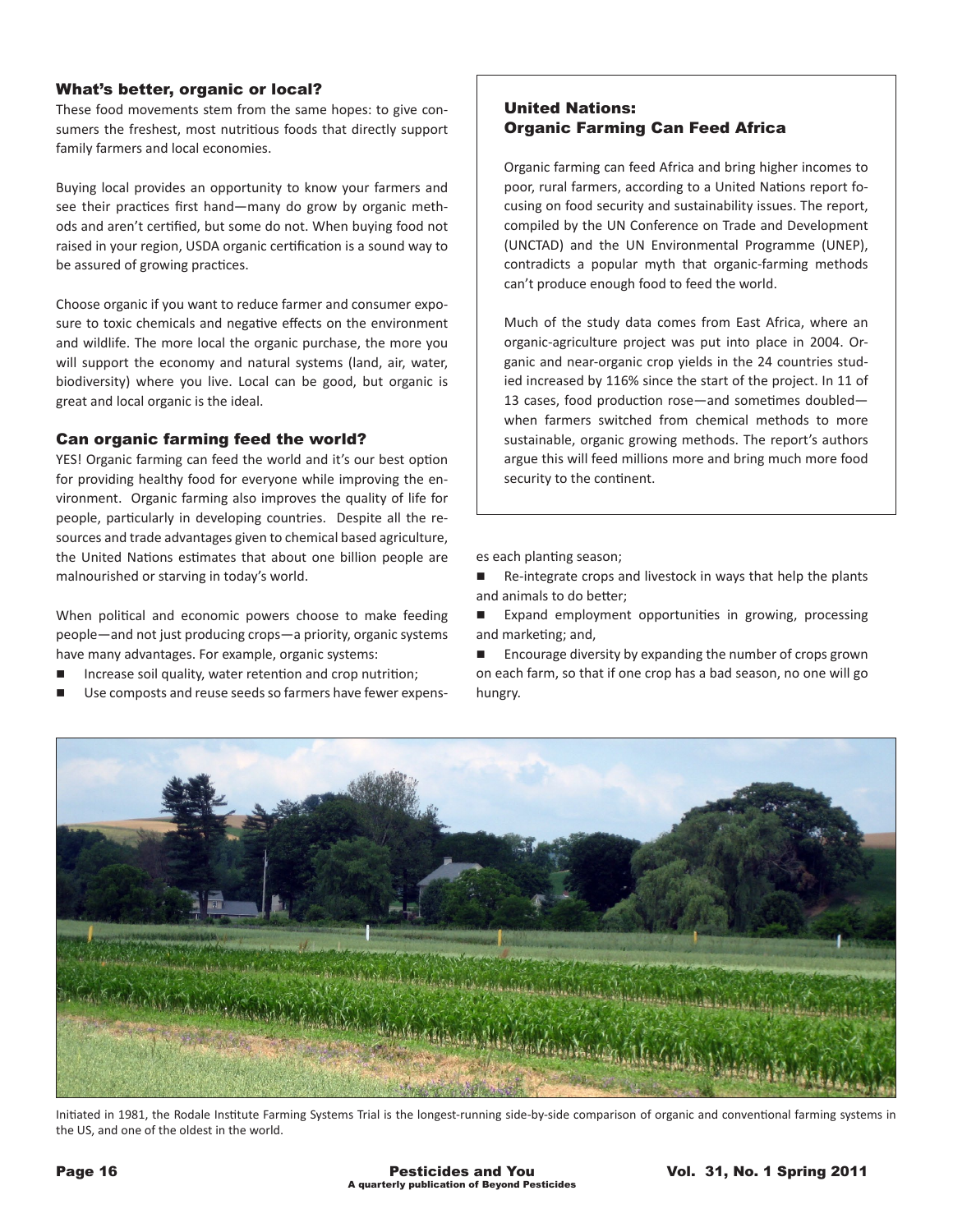Organic methods are the best way to help the people of the world to feed themselves in ways that bring the most benefit to the producing communities (be they rural, suburban or urban), and the environment.

# How does organic farming reduce everyone's carbon footprint?

Organic farming has two advantages over chemical-intensive farming when it comes to mitigating climate change:

1. The pesticides and synthetic fertilizers used by chemical farming practices are manufactured, shipped and applied with fossil fuels. By not using these additives, organic uses far less fossil fuels, and thus has fewer greenhouse gas emissions.

2. All plants take CO<sub>2</sub> from the air (where it can be harmful at excessive levels) and, through photosynthesis, store it in the soil (where it does good) in a process known as biological carbon sequestration. Organically farmed soil holds more carbon than chemically farmed soil.

Organic farming not only uses fewer petroleum-based chemicals, but even captures and stores CO<sub>2</sub> in a safe place, so it's a major tool for cooling our climate.

# How is organic healthier for people and the planet?

**For people:** Organic farmers do not spray the usual conventional pesticides to kill insects and weeds, which have been linked to wide-spread human health impacts, such as birth defects, diabetes, auto-immune disorders, such as allergies and asthma, and some cancers. Not only does going organic decrease the risks, many studies have shown greater nutrient density in organic foods, and higher levels of polyunsaturated fats (the good fats) in grass-based, organic livestock.

**For the planet:** Hundreds of synthetic chemicals used in conventional farming, and virtually excluded from organic production, have a wide range of negative impacts on our environment, even when used as directed. They degrade soil health, limit biodiversity, pollute water systems, drift to non-sprayed areas and are causing worsening weed and pest problems as they become resistant to the current chemicals. These chemicals poison all life on our planet.

#### How is organic different from natural?

In the United States, products bearing the "USDA certified organic" label come through a detailed and comprehensive production process that is inspected on the farm, then verified as meeting all requirements by a third-party certifier accredited by the U.S. Department of Agriculture. All phases from field to processing to retail handling are covered.

By contrast, the term "natural" may be used by anyone with-

out any reference to quality rules. Its only technical application is a voluntary post-harvest processing standard, but it has no inspection or other quality assurance system. If this provision is used, the label should explain what "natural" means in the specific product labeled. So the "natural" label may not really mean much.

#### Why does organic cost more?

It costs more to raise better crops and livestock, in general. Organic farmers work within rules based on the sustainability of natural systems. They can't use chemical and GMO (genetically modified organisms) shortcuts that help to make non-organic crops cheaper to bring to market, even though they have devastating costs to human and environmental health.

Carefully auditing organic growing, handling and processing rules take more care and effort. While it continues to grow as a share



A Conventional Carbon Footprint: In the production of Tropicana's Pure Premium orange juice, the largest source of  $\textsf{CO}_2$  emissions is the production and application of synthetic nitrogen fertilizer –more than production, packaging and transportation.